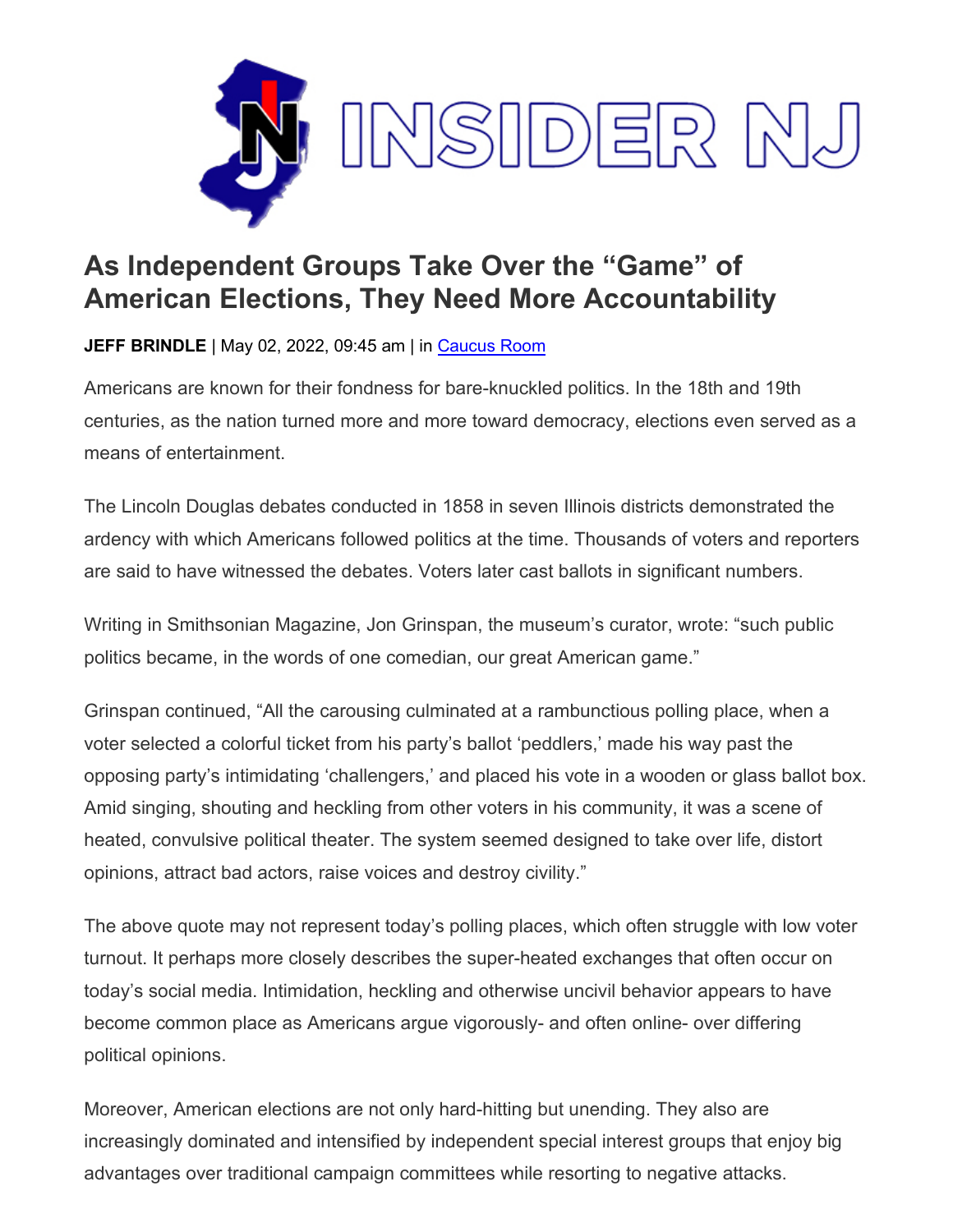When John F. Kennedy ran for President in 1960, he did not begin his campaign until after the November election of 1959. He spent less than a year pursuing the nation's highest office.

Now presidential campaigns start years in advance, with broadcast and digital advertising, direct mail, debates, and other events aimed at drawing voter attention.

Elections are especially intense in New Jersey. Because New Jersey is one of only two states that hold state and federal elections in different years (Virginia is the other), the hype and attention given presidential elections is followed immediately the next year by gubernatorial and legislative elections.

Don't forget the potpourri of local elections that occur each year in a tiny state subdivided into 21 counties and 565 municipalities.

Whether hard-hitting and personal, or mild and issue-oriented, New Jersey elections bring with them a bevy of participants intent on winning elections and the policy battles that follow.

Along with the voters, these actors include candidates, political parties, traditional special interest political action committees (PACs) that make direct contributions to candidates and, more recently, a new wave of special interest groups that take part in campaigns independent of candidates and parties.

Candidates are increasingly involved in fundraising as elections in America have become candidate-centered rather than party-oriented.

New Jersey's campaign finance laws require them to fully disclose their contributions and expenditures prior to and after the election. They are also subject to contribution limits.

Special interest PACs, termed continuing political committees under New Jersey law, also must completely disclose their finances and they are limited in what they can donate to candidates.

Political parties, which are supposed to represent broad coalitions, nevertheless have been the target of skepticism for over two centuries. They also face statutory requirements in terms of organization, contribution limits and disclosure under the campaign finance law and other New Jersey statutes.